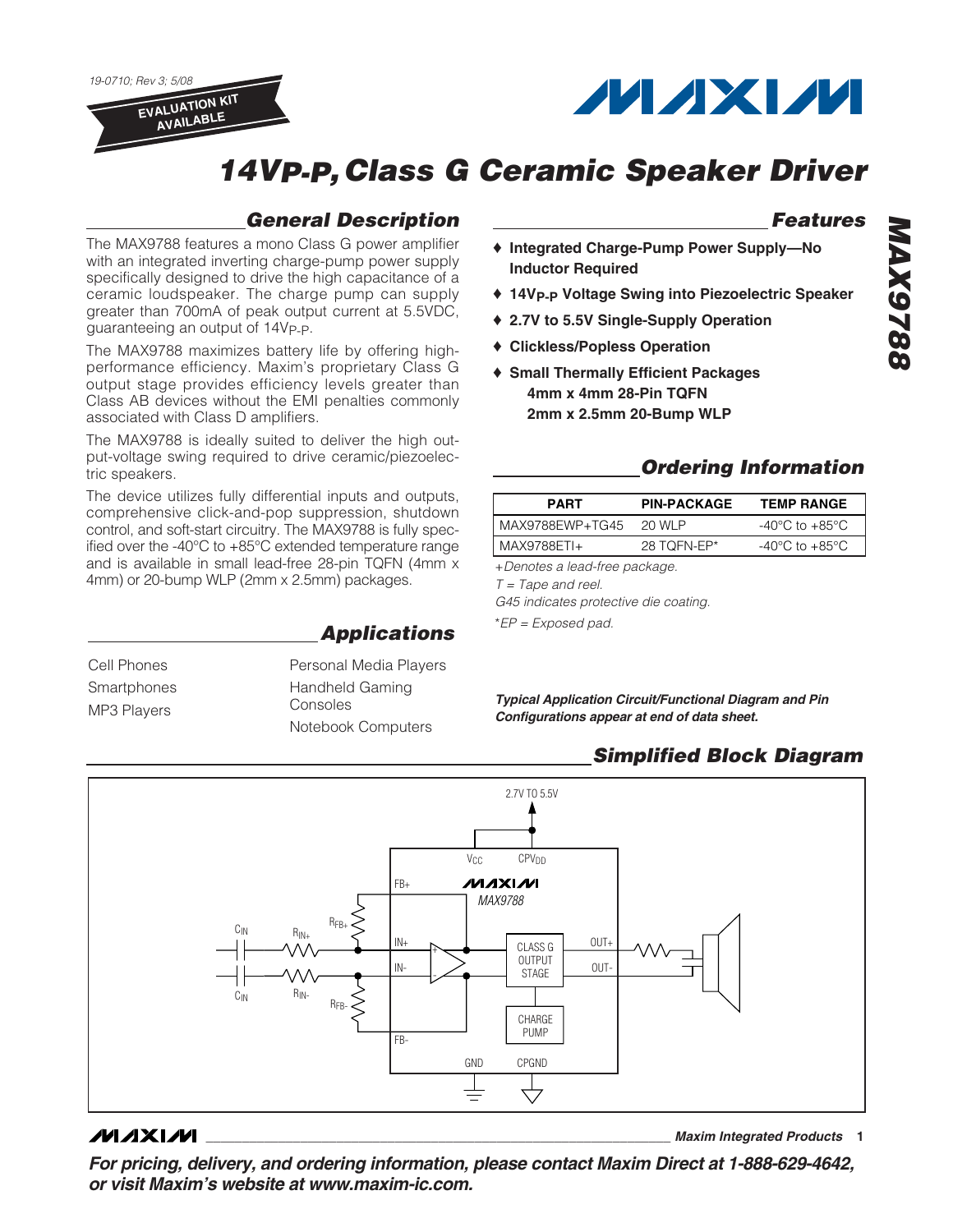### **ABSOLUTE MAXIMUM RATINGS**

(Voltages with respect to GND.)

**MAX9788**

**MAX9788** 

| Continuous Current Into/Out of |  |
|--------------------------------|--|
|                                |  |
|                                |  |

| Continuous Power Dissipation ( $T_A = +70^{\circ}C$ ) |  |
|-------------------------------------------------------|--|
| 20-Bump WLP (derate 10.3mW/°C                         |  |
|                                                       |  |
| 28-Pin TQFN (derate 20.8mW/°C above +70°C) 1667mW     |  |
| Operating Temperature Range 40°C to +85°C             |  |
|                                                       |  |
| Lead Temperature (soldering, 10s) +300°C              |  |
| Bump Temperature (soldering) Reflow+235°C             |  |
|                                                       |  |

Note 1: Package thermal resistances were obtained using the method described in JEDEC specification JESD51-7, using a fourlayer board. For detailed information on package thermal considerations, see **[www.maxim-ic.com/thermal-tutorial](http://www.maxim-ic.com/appnotes.cfm/an_pk/4083)**.

Stresses beyond those listed under "Absolute Maximum Ratings" may cause permanent damage to the device. These are stress ratings only, and functional operation of the device at these or any other conditions beyond those indicated in the operational sections of the specifications is not implied. Exposure to absolute maximum rating conditions for extended periods may affect device reliability.

### **ELECTRICAL CHARACTERISTICS**

(VCC = VCPVDD = V<del>SHDN</del> = 3.6V, VGND = VCPGND = 0V, R<sub>IN+</sub> = R<sub>IN-</sub> = 10kΩ, R<sub>FB+</sub> = R<sub>FB-</sub> = 10kΩ, R<sub>FS</sub> = 100kΩ, C1 = 4.7µF, C2 = 10µF; load connected between OUT+ and OUT-, ZLOAD = 10Ω + 1µF, unless otherwise stated; TA = TMIN to TMAX, unless otherwise noted. Typical values are at  $T_A = +25^{\circ}C$ .) (Notes 2, 3)

| <b>PARAMETER</b>                  | <b>SYMBOL</b>         | <b>CONDITIONS</b>                                                                      |                     | <b>MIN</b> | <b>TYP</b> | <b>MAX</b> | <b>UNITS</b>           |
|-----------------------------------|-----------------------|----------------------------------------------------------------------------------------|---------------------|------------|------------|------------|------------------------|
| <b>GENERAL</b>                    |                       |                                                                                        |                     |            |            |            |                        |
| Supply Voltage Range              | V <sub>CC</sub>       | Inferred from PSRR test                                                                |                     | 2.7        |            | 5.5        | V                      |
| Quiescent Current                 | $_{\rm{ICC}}$         |                                                                                        |                     |            | 8          | 12         | mA                     |
| Shutdown Current                  | <b>ISHDN</b>          | $\overline{\text{SHDN}} = \text{GND}$                                                  |                     |            | 0.3        | 5          | μA                     |
| Turn-On Time                      | ton                   | Time from shutdown or power-on to full<br>operation                                    |                     |            | 50         |            | ms                     |
| Input DC Bias Voltage             | <b>VBIAS</b>          | IN_ inputs (Note 4)                                                                    |                     | 1.1        | 1.24       | 1.4        | V                      |
| Charge-Pump Oscillator            | fosc                  | $I_{LOAD} = 0 \text{mA}$ (slow mode)                                                   |                     | 55         | 83         | 110        | kHz                    |
| Frequency                         |                       | ILOAD > 100mA (normal mode)                                                            |                     | 230        | 330        | 470        |                        |
| <b>SHDN</b> Input Threshold       |                       | V <sub>IH</sub>                                                                        |                     | 1.4        |            |            | $\vee$                 |
| (Note 5)                          |                       | $V_{IL}$                                                                               |                     |            |            | 0.4        |                        |
| <b>SHDN</b> Input Leakage Current |                       |                                                                                        |                     |            |            | ±1         | μA                     |
| <b>SPEAKER AMPLIFIER</b>          |                       |                                                                                        |                     |            |            |            |                        |
| Output Offset Voltage             | Vos                   | $T_A = +25$ °C                                                                         |                     |            | $\pm 3$    | ±15        | mV                     |
|                                   |                       | $T_{MIN} \leq T_A \leq T_{MAX}$                                                        |                     |            |            | ±20        |                        |
| Click-and-Pop Level               | <b>V<sub>CP</sub></b> | Peak voltage into/out of shutdown<br>A-weighted, 32 samples per second<br>(Notes 6, 7) |                     |            | $-67$      |            | dBV                    |
| Voltage Gain                      | Av                    | (Notes 4, 8)                                                                           |                     | 11.5       | 12         | 12.5       | dB                     |
|                                   | VOUT                  | $f = 1$ kHz, 1% THD+N                                                                  | $V_{CC} = 5V$       |            | 7.1        |            |                        |
|                                   |                       |                                                                                        | $V_{CC} = 4.2V$     |            | 5.9        |            | <b>V<sub>RMS</sub></b> |
| Output Voltage                    |                       |                                                                                        | $V_{CC} = 3.6V$     |            | 5.1        |            |                        |
|                                   |                       |                                                                                        | $V_{\rm CC} = 3.0V$ |            | 4.2        |            |                        |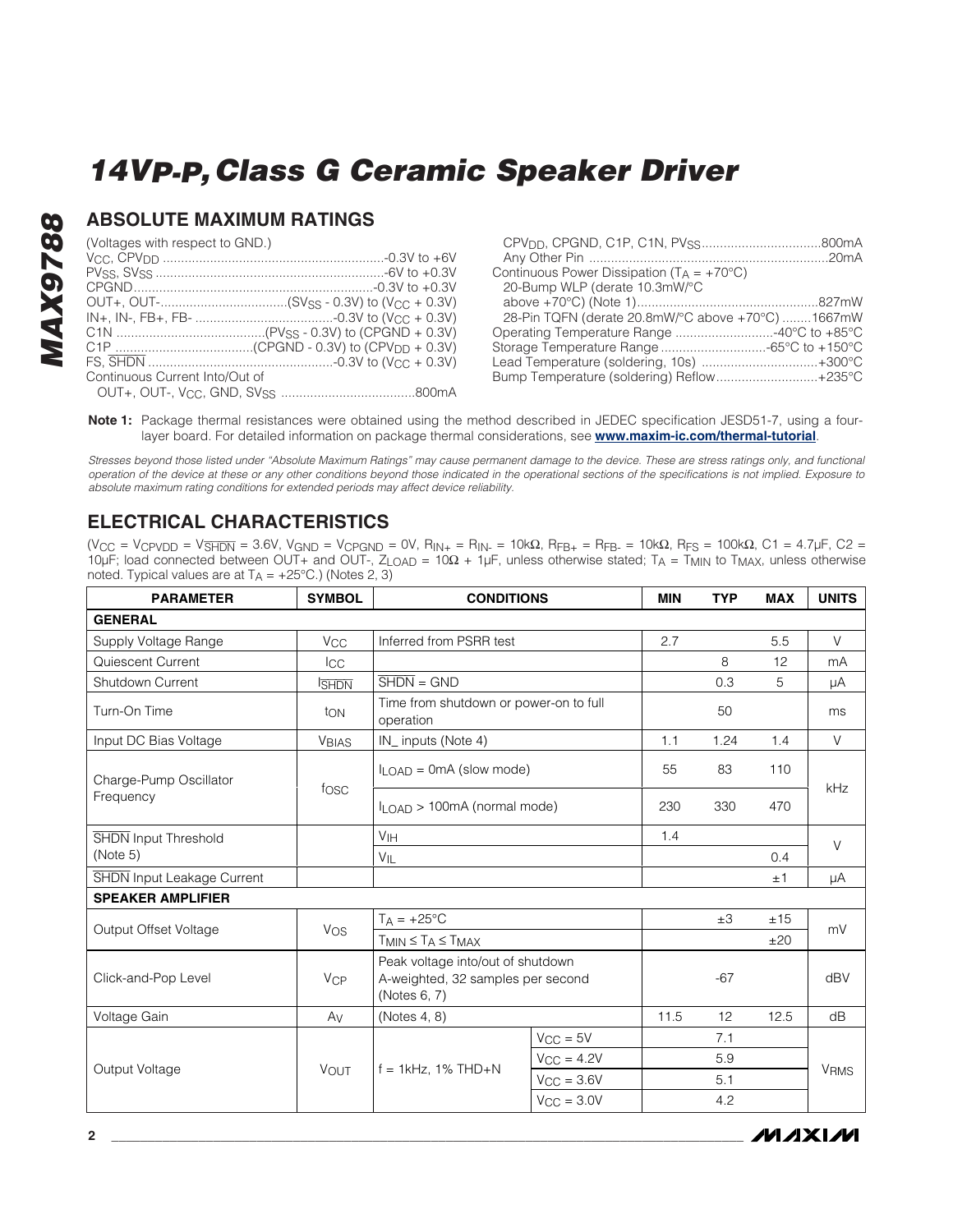### **ELECTRICAL CHARACTERISTICS (continued)**

 $(V_{CC} = V_{CPVDD} = V_{\overline{SHDN}} = 3.6V, V_{GND} = V_{CPGND} = 0V, R_{IN+} = R_{IN-} = 10kΩ, R_{FB+} = R_{FB-} = 10kΩ, R_{FS} = 100kΩ, C1 = 4.7 μF, C2 = 100kΩ, C1 = 1.7 μF, C2 = 1.7 μF, C1 = 1.7 μF, C2 = 1.7 μF, C3 = 1.7 μF, C4 = 1.7 μF, C5 = 1.7 μF, C6 = 1.7 μF, C7 = 1.7 μF, C8 = 1.7 μF, C9 = 1$ 10µF; load connected between OUT+ and OUT-, ZLOAD = 10Ω + 1µF, unless otherwise stated; TA = TMIN to TMAX, unless otherwise noted. Typical values are at  $T_A = +25^{\circ}C$ .) (Notes 2, 3)

| <b>PARAMETER</b>                      | <b>SYMBOL</b> | <b>CONDITIONS</b>                                                   | <b>MIN</b>             | <b>TYP</b> | <b>MAX</b> | <b>UNITS</b> |                        |
|---------------------------------------|---------------|---------------------------------------------------------------------|------------------------|------------|------------|--------------|------------------------|
|                                       | <b>VOUT</b>   |                                                                     | $V_{CC} = 5V$          |            | 6.5        |              | <b>V<sub>RMS</sub></b> |
|                                       |               | $f = 10kHz$ , 1% THD+N,<br>$Z_L = 1 \mu F + 10 \Omega$ , no load    | $V_{CC} = 4.2V$        |            | 5.4        |              |                        |
| Output Voltage                        |               |                                                                     | $V_{CC} = 3.6V$        |            | 4.7        |              |                        |
|                                       |               |                                                                     | $V_{\text{CC}} = 3.0V$ |            | 3.3        |              |                        |
|                                       |               | 1% THD+N, $f = 1$ kHz,<br>$R_{L} = 8\Omega$                         | $V_{CC} = 5V$          |            | 2.4        |              | W                      |
|                                       | POUT          |                                                                     | $V_{CC} = 4.2V$        |            | 1.67       |              |                        |
| <b>Continuous Output Power</b>        |               |                                                                     | $V_{CC} = 3.6V$        |            | 1.25       |              |                        |
|                                       |               |                                                                     | $V_{\text{CC}} = 3.0V$ |            | 0.8        |              |                        |
| Power-Supply Rejection Ratio          |               | $V_{CC} = 2.7V$ to 5.5V                                             |                        | 63         | 77         |              |                        |
|                                       | <b>PSRR</b>   | f = 217Hz, 200mVp-p ripple                                          |                        |            | 77         |              | dB                     |
| (Note 4)                              |               | = 1kHz, 200mV <sub>P-P</sub> ripple                                 |                        |            | 77         |              |                        |
|                                       |               | $f = 20$ kHz, 200mVp-p ripple                                       |                        |            | 58         |              |                        |
| <b>Total Harmonic Distortion Plus</b> |               | $Z_L = 1 \mu F + 10 \Omega$ , $V_{OUT} = 1 \kappa Hz / 1.9 V_{RMS}$ |                        |            | 0.002      |              | %                      |
| Noise                                 | $THD + N$     | $Z_L = 1 \mu F + 10 \Omega$ , $V_{OUT} = 1 \kappa Hz / 4.0 V_{RMS}$ |                        |            | 0.08       |              |                        |
| Signal-to-Noise Ratio                 | <b>SNR</b>    | $V_{OUT} = 5.1V_{RMS}$ , A-weighted                                 |                        |            | 108        |              | dB                     |
| Common-Mode Rejection Ratio           | <b>CMRR</b>   | $f_{IN}$ = 1kHz (Note 9)                                            |                        |            | 68         |              | dB                     |
|                                       | <b>DR</b>     |                                                                     | $V_{CC} = 5V$          |            | 106        |              | dB                     |
| Dynamic Range                         |               | A-weighted (Note 10)                                                | $V_{CC} = 3.6V$        |            | 105        |              |                        |

**Note 2:** All devices are 100% production tested at room temperature. All temperature limits are guaranteed by design.<br>**Note 3:** Testing performed with resistive and capacitive loads to simulate an actual ceramic/piezoelec

**Note 3:** Testing performed with resistive and capacitive loads to simulate an actual ceramic/piezoelectric speaker load,

 $Z = 1$ μF + 10Ω.

**Note 4:** Input DC bias voltage determines the maximum voltage swing of the input signal. Inputing a signal with a peak voltage of greater than the input DC bias voltage results in clipping.

**Note 5:** 1.8V logic compatible.<br>**Note 6:** Amplifier/inputs AC-co

**Note 6:** Amplifier/inputs AC-coupled to GND.

**Note 7:** Testing performed at room temperature with 10Ω resistive load in series with 1µF capacitive load connected across the BTL output for speaker amplifier. Mode transitions are controlled by **SHDN**. V<sub>CP</sub> is the peak output transient expressed in dBV.

**Note 8:** Voltage gain is defined as: [V<sub>OUT+</sub> - V<sub>OUT-</sub>] / [V<sub>IN+</sub> - V<sub>IN-</sub>].<br>**Note 9:** PVss is forced to -3.6V to simulate boosted rail.

**Note 9:** PV<sub>SS</sub> is forced to -3.6V to simulate boosted rail.<br>**Note 10:** Dynamic range is calculated by measuring the l

**Note 10:** Dynamic range is calculated by measuring the RMS voltage difference between a -60dBFS output signal and the noise floor, then adding 60dB. Full scale is defined as the output signal needed to achieve 1% THD+N. R<sub>IN</sub> and R<sub>FB</sub> have 0.5% tolerance. The Class G output stage has 12dB of gain. Any gain or attenuation at the input

stage will add to or subtract from the gain of the Class G output.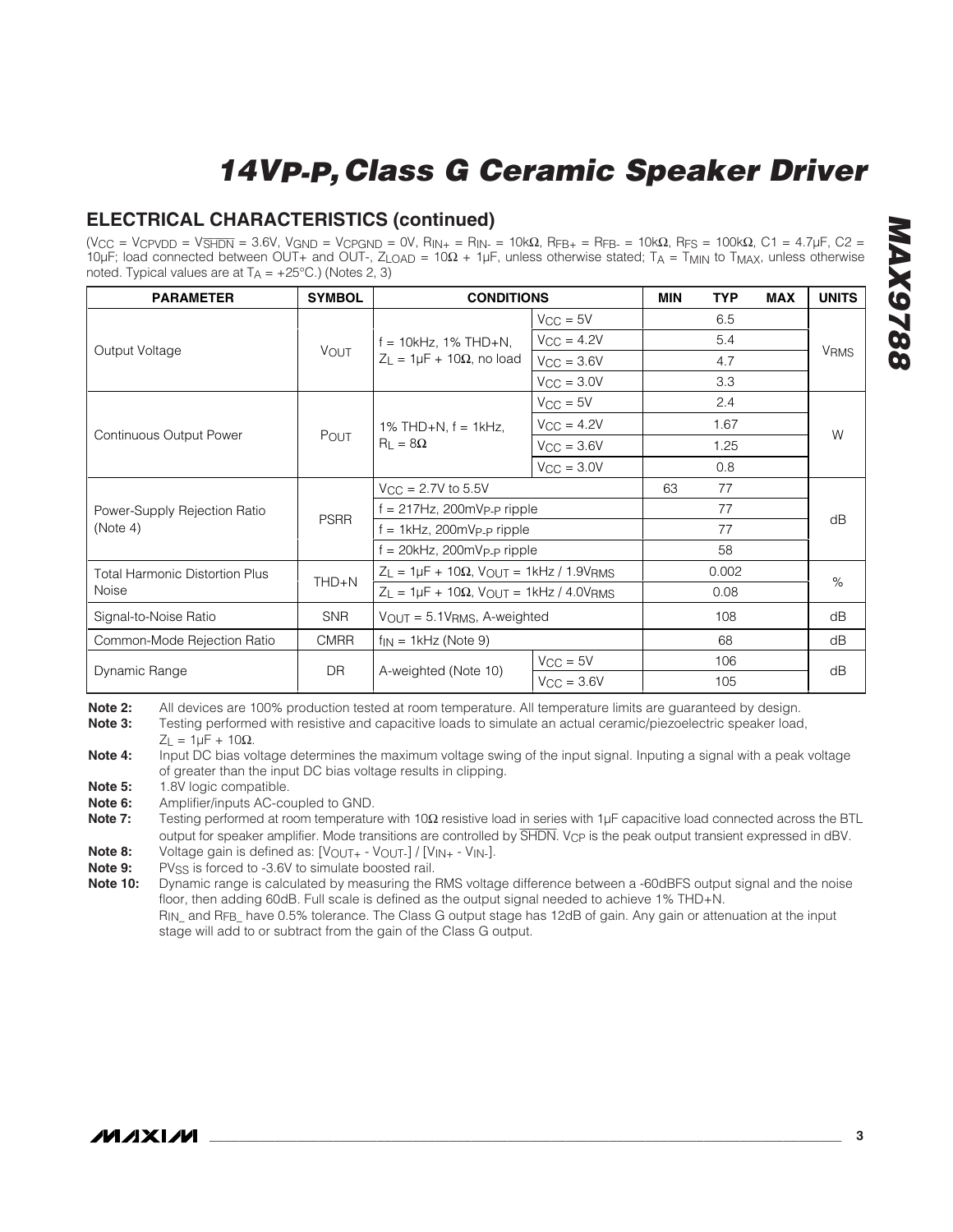$(V_{CC} = V_{CPVDD} = V_{\overline{\text{SHDN}}} = 3.6V, V_{\text{GND}} = V_{CPGND} = 0V, R_{IN+} = R_{IN-} = 10kΩ, R_{FB+} = R_{FB-} = 10kΩ, R_{FS} = 100kΩ, C1 = 4.7 μF, C2 = 100kΩ, C1 = 1.7 μF, C2 = 1.00060$ 10µF, ZL = 1µF + 10Ω; load terminated between OUT+ and OUT-, unless otherwise stated; TA = TMIN to TMAX, unless otherwise noted.

**Typical Operating Characteristics**

# **MAX9788 8876XWW**



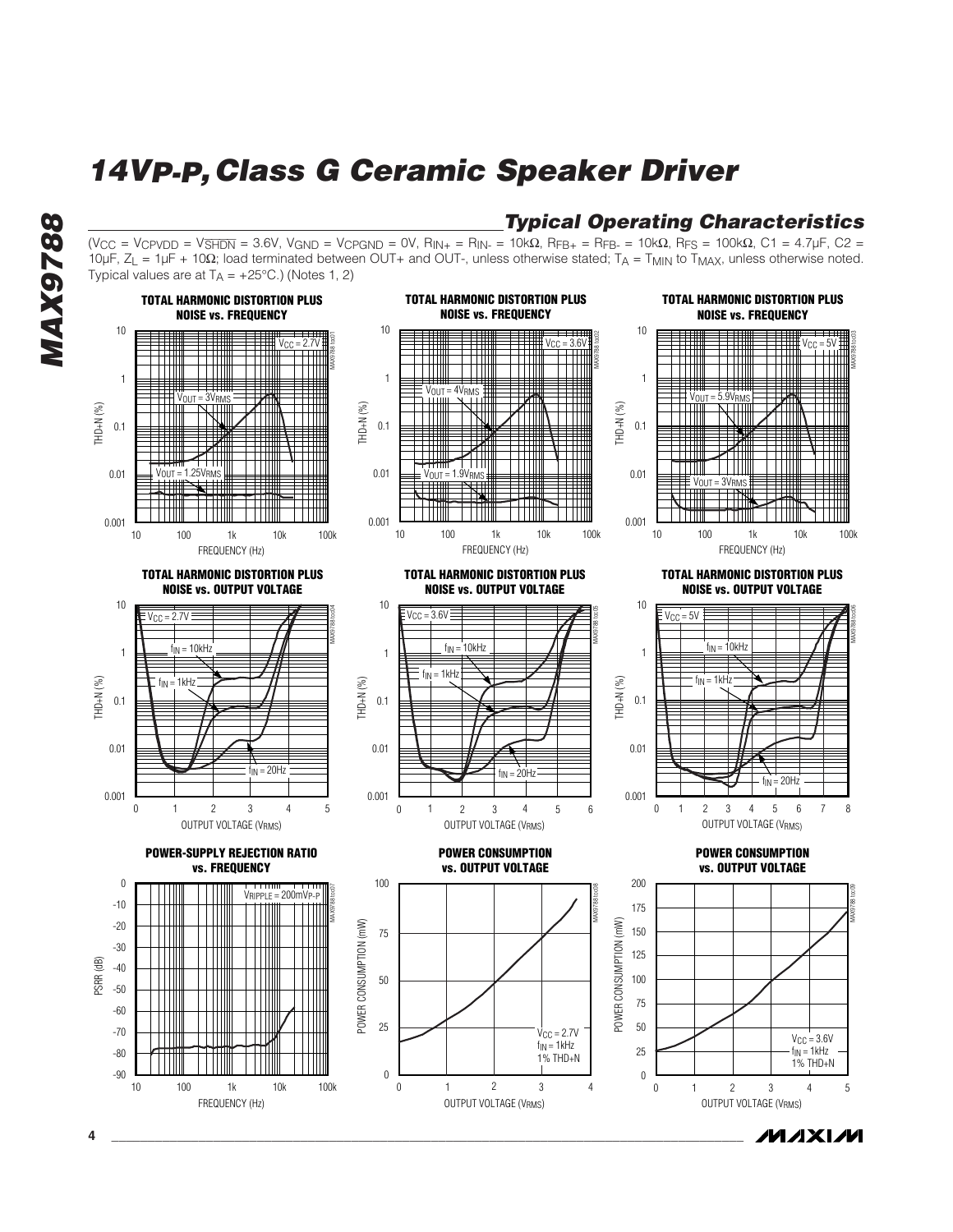

**Typical Operating Characteristics (continued)**

**MAXM** 

**MAX9788**

**8826XVM**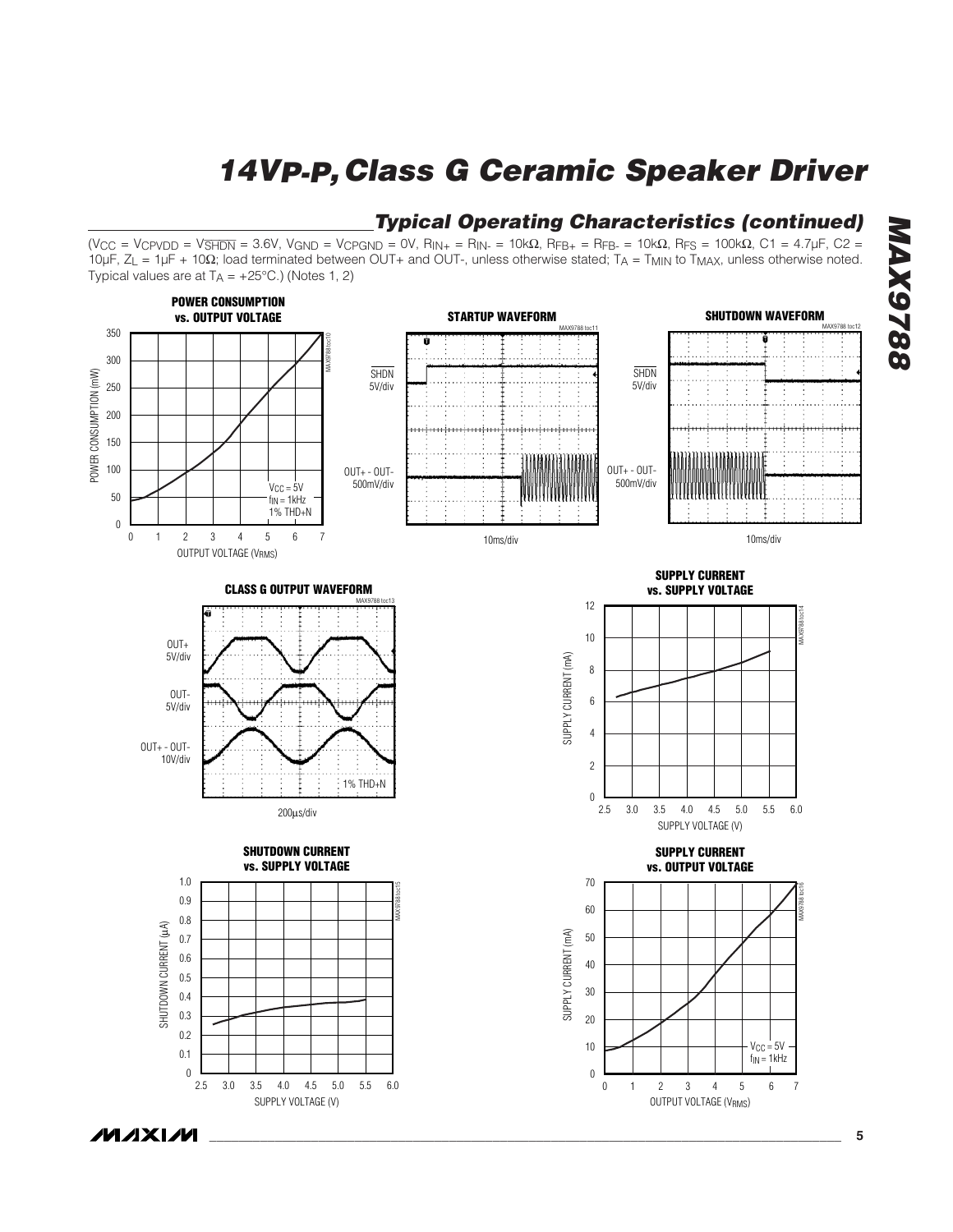### **Typical Operating Characteristics (continued)**

 $(V_{CC} = V_{CPVDD} = V_{\overline{\text{SHDN}}} = 3.6V, V_{\text{GND}} = V_{CPGND} = 0V, R_{IN+} = R_{IN-} = 10kΩ, R_{FB+} = R_{FB-} = 10kΩ, R_{FS} = 100kΩ, C1 = 4.7 μF, C2 = 100kΩ, C1 = 1.7 μF, C2 = 1.0006 Ω, C1 = 1.0006 Ω, C1 = 1.0006 Ω, C1 = 1.0006 Ω, C1 = 1.0006 Ω, C1 = 1.0006 Ω, C1 = 1.0006 Ω$ 10µF, ZL = 1µF + 10Ω; load terminated between OUT+ and OUT-, unless otherwise stated; TA = TMIN to TMAX, unless otherwise noted. Typical values are at  $T_A = +25^{\circ}C$ .) (Notes 1, 2)





| <b>PIN</b>                            |                                 |                         |                                                                                                                          |  |
|---------------------------------------|---------------------------------|-------------------------|--------------------------------------------------------------------------------------------------------------------------|--|
| <b>TQFN</b>                           | <b>WLP</b>                      | <b>NAME</b>             | <b>FUNCTION</b>                                                                                                          |  |
|                                       | <b>B2</b>                       | <b>SHDN</b>             | Shutdown                                                                                                                 |  |
| 2, 5, 6, 8, 11, 17,<br>19, 23, 25, 28 |                                 | N.C.                    | No Connection. No internal connection.                                                                                   |  |
| 3                                     | A2                              | C <sub>1</sub> P        | Charge-Pump Flying Capacitor, Positive Terminal. Connect a 4.7µF<br>capacitor between C1P and C1N.                       |  |
| $\overline{4}$                        | A3                              | <b>CPV<sub>DD</sub></b> | Charge-Pump Positive Supply                                                                                              |  |
| $\overline{7}$                        | A4                              | FB-                     | Negative Amplifier Feedback                                                                                              |  |
| 9                                     | A <sub>5</sub>                  | IN-                     | Negative Amplifier Input                                                                                                 |  |
| 10                                    | B <sub>5</sub>                  | $IN +$                  | Positive Amplifier Input                                                                                                 |  |
| 12                                    | <b>B4</b>                       | $FB+$                   | Positive Amplifier Feedback                                                                                              |  |
| 13                                    | C <sub>5</sub>                  | <b>FS</b>               | Charge-Pump Frequency Set. Connect a $100k\Omega$ resistor from FS to<br>GND to set the charge-pump switching frequency. |  |
| 14, 22                                | D1, D5                          | <b>V<sub>CC</sub></b>   | Supply Voltage. Bypass with a 10µF capacitor to GND.                                                                     |  |
| 15, 21                                | C <sub>2</sub> , C <sub>4</sub> | SV <sub>SS</sub>        | Amplifier Negative Power Supply. Connect to PVSS.                                                                        |  |
| 16                                    | D <sub>4</sub>                  | OUT-                    | Negative Amplifier Output                                                                                                |  |
| 18                                    | D <sub>3</sub>                  | <b>GND</b>              | Ground                                                                                                                   |  |
| 20                                    | D <sub>2</sub>                  | OUT+                    | Positive Amplifier Output                                                                                                |  |
| 24                                    | C <sub>1</sub>                  | <b>PVSS</b>             | Charge-Pump Output. Connect a 10µF capacitor between PVSS and<br>CPGND.                                                  |  |
| 26                                    | <b>B1</b>                       | C <sub>1</sub> N        | Charge-Pump Flying Capacitor, Negative Terminal. Connect a 4.7µF<br>capacitor between C1N and C1P.                       |  |
| 27                                    | A1                              | <b>CPGND</b>            | Charge-Pump Ground. Connect to GND.                                                                                      |  |
| EP                                    |                                 | EP                      | Exposed Pad. Connect the TQFN EP to GND.                                                                                 |  |



**MAX9788 MAX9788**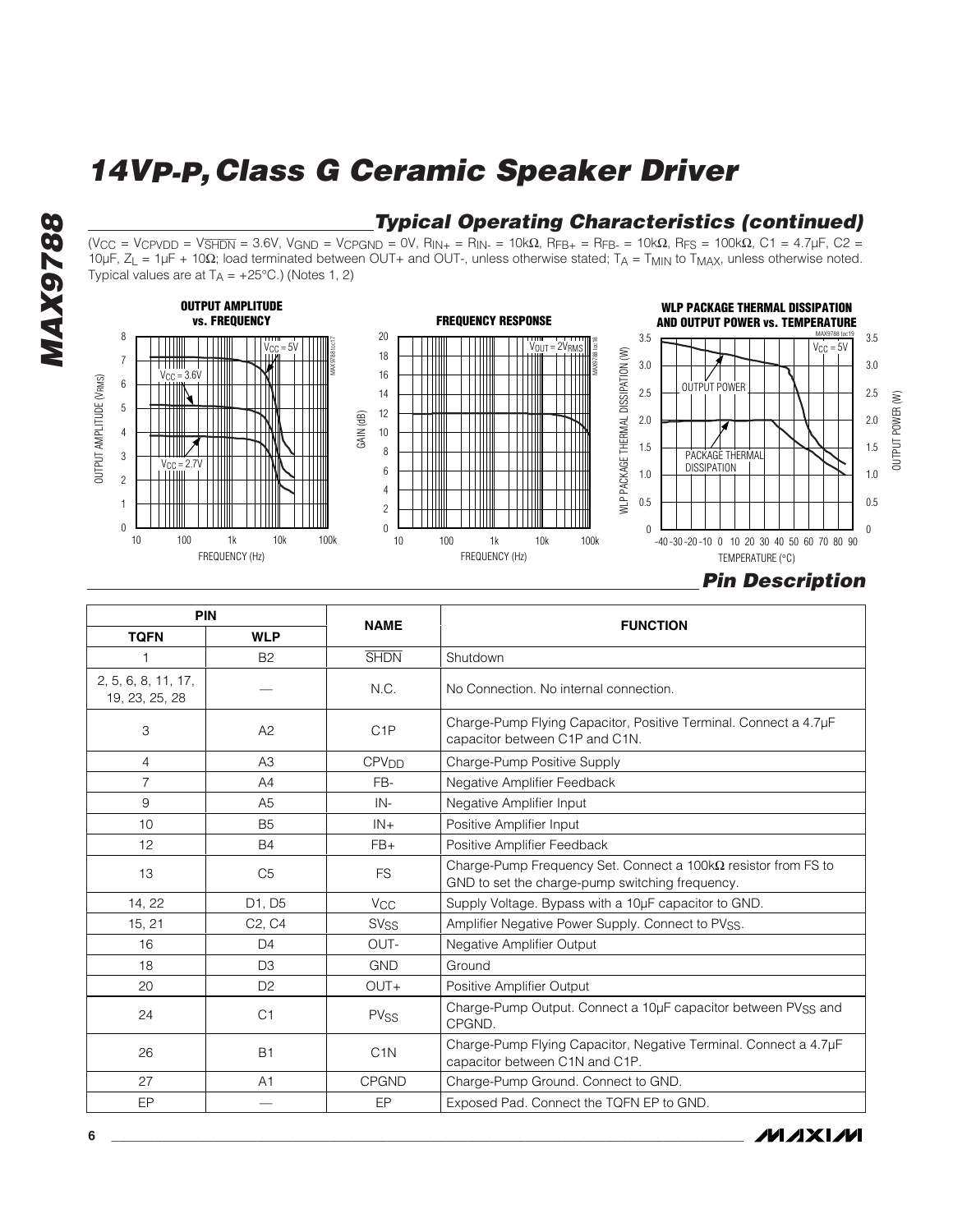### **Detailed Description**

The MAX9788 Class G power amplifier with inverting charge pump is the latest in linear amplifier technology. The Class G output stage offers improved performance over a Class AB amplifier while increasing efficiency to extend battery life. The integrated inverting charge pump generates a negative supply capable of delivering greater than 700mA.

The Class G output stage and the inverting charge pump allow the MAX9788 to deliver a 14VP-P voltage swing, up to two times greater than a traditional singlesupply linear amplifier.

#### **Class G Operation**

The MAX9788 Class G amplifier is a linear amplifier that operates within a low (V<sub>CC</sub> to GND) and high (V<sub>CC</sub> to SV<sub>SS</sub>) supply range. Figure 1 illustrates the transition from the low to high supply range. For small signals, the device operates within the lower ( $V_{CC}$  to GND) supply range. In this range, the operation of the device is identical to a traditional single-supply Class AB amplifier where:

ON IN1 IN1 P N<sup>1</sup> N2 IP ON OFF ZL **V<sub>CC</sub>** SV<sub>SS</sub> LOW SUPPLY RANGE OPERATION  $|p = |M|$ ON  $\frac{1}{102}$   $\frac{1}{102}$   $\frac{1}{102}$   $\frac{1}{102}$   $\frac{1}{102}$ P N1 N2 IP ON ON ZL V<sub>CC</sub> BTL CLASS G SUPPLY TRANSITION SV<sub>SS</sub> SUPPLY TRANSITION  $I_P = I_{N1} + I_{N2}$  $ON - IP$  $N<sub>1</sub>$ N2 IP OFF ON ZL V<sub>CC</sub> SV<sub>SS</sub> HIGH SUPPLY RANGE OPERATION  $|p = |M2$ 

 $I$ LOAD =  $I$ N1

As the output signal increases so a wider supply is needed, the device begins its transition to the higher supply range (V<sub>CC</sub> to SV<sub>SS</sub>) for the large signals. To ensure a seamless transition between the low and high supply ranges, both of the lower transistors are on so that:

#### $I_{\text{LOAD}} = I_{N1} + I_{N2}$

As the output signal continues to increase, the transition to the high supply is complete. The device then operates in the higher supply range, where the operation of the device is identical to a traditional dual-supply Class AB amplifier where:

#### $I_{\text{LOAD}} = I_{N2}$

During operation, the output common-mode voltage of the MAX9788 adjusts dynamically as the device transitions between supply ranges.

Utilizing a Class G output stage with an inverting charge pump allows the MAX9788 to realize a 20VP-P output swing with a 5V supply.

Figure 1. Class G Supply Transition

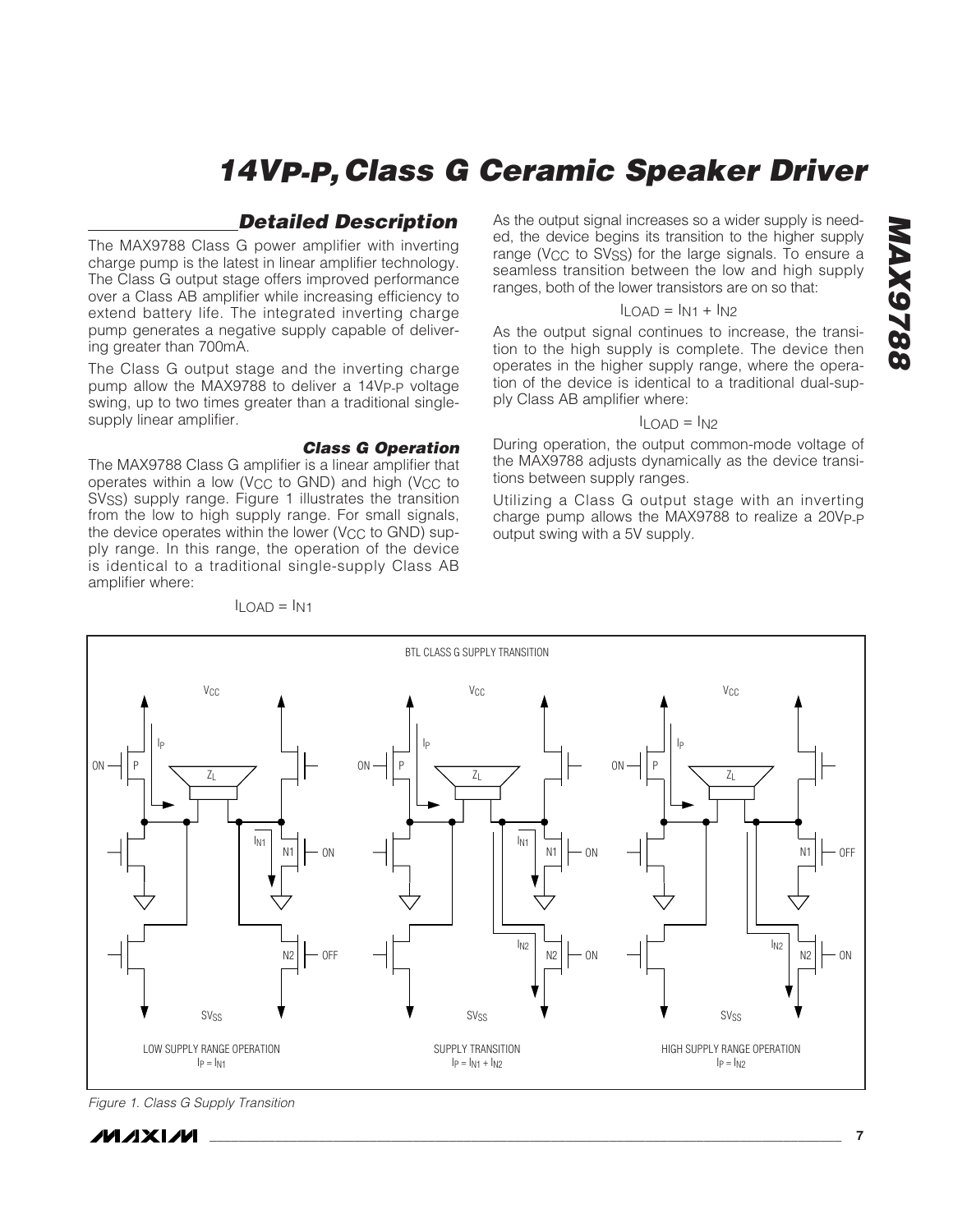#### **Inverting Charge Pump**

The MAX9788 features an integrated charge pump with an inverted supply rail that can supply greater than 700mA over the positive 2.7V to 5.5V supply range. In the case of the MAX9788, the charge pump generates the negative supply rail (PV<sub>SS</sub>) needed to create the higher supply range, which allows the output of the device to operate over a greater dynamic range as the battery supply collapses over time.

#### **Shutdown Mode**

The MAX9788 has a shutdown mode that reduces power consumption and extends battery life. Driving SHDN low places the MAX9788 in a low-power (0.3µA) shutdown mode. Connect SHDN to V<sub>CC</sub> for normal operation.

#### **Click-and-Pop Suppression**

The MAX9788 Class G amplifier features Maxim's comprehensive, industry-leading click-and-pop suppression. During startup, the click-and-pop suppression circuitry eliminates any audible transient sources internal to the device.

#### **Applications Information**

#### **Differential Input Amplifier**

The MAX9788 features a differential input configuration, making the device compatible with many CODECs, and offering improved noise immunity over a single-ended input amplifier. In devices such as PCs, noisy digital signals can be picked up by the amplifier's input traces. The signals appear at the amplifier's inputs as common-mode noise. A differential input amplifier amplifies the difference of the two inputs and signals common to both inputs are canceled out. When configured for differential inputs, the voltage gain of the MAX9788 is set by:

$$
A_V = 20 \log \left[ 4 \times \left( \frac{R_{FB_{-}}}{R_{IN_{-}}} \right) \right] (dB)
$$

where Ay is the desired voltage gain in  $dB$ . R<sub>IN+</sub> should be equal to  $R_{IN}$ , and  $R_{FB+}$  should be equal to  $R_{FB-}$ . The Class G output stage has a fixed gain of 4V/V (12dB). Any gain or attenuation set by the external input stage resistors will add to or subtract from this fixed gain. See Figure 2.

In differential input configurations, the common-mode rejection ratio (CMRR) is primarily limited by the external resistor and capacitor matching. Ideally, to achieve the highest possible CMRR, the following external components should be selected where:

$$
\frac{R_{FB+}}{R_{IN+}} = \frac{R_{FB-}}{R_{IN-}}
$$

and

$$
C_{\vert N+}=C_{\vert N-}
$$



Figure 2. Gain Setting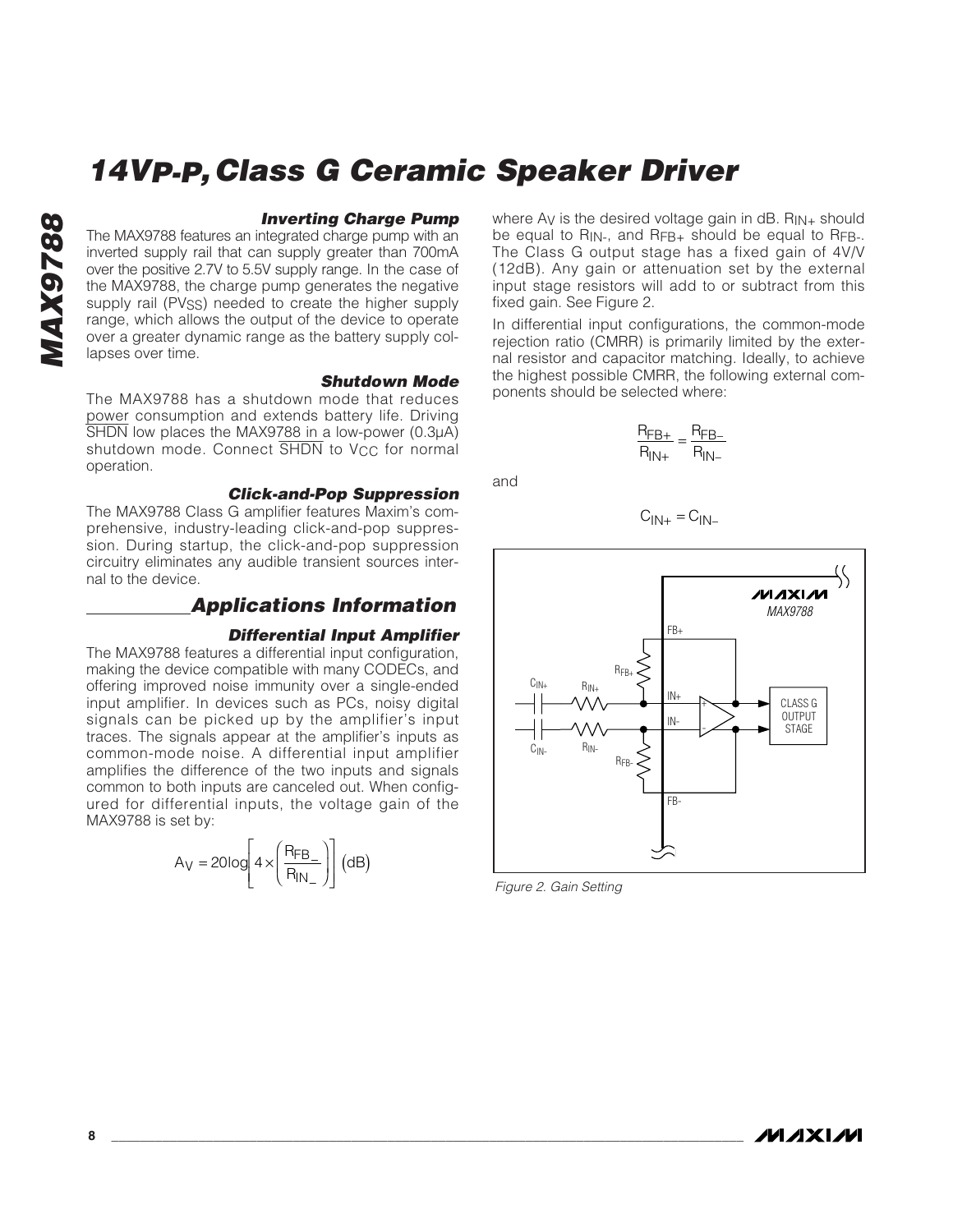#### **Driving a Ceramic Speaker**

Applications that require thin cases, such as today's mobile phones, demand that external components have a small form factor. Dynamic loudspeakers that use a cone and voice coil typically cannot conform to the height requirements. The option for these applications is to use a ceramic/piezoelectric loudspeaker.

Ceramic speakers are much more capacitive than a conventional loudspeaker. Typical capacitance values for such a speaker can be greater than 1µF. High peak-topeak voltage drive is required to achieve acceptable sound pressure levels. The high output voltage requirement coupled with the capacitive nature of the speaker demand that the amplifier supply much more current at high frequencies than at lower frequencies. Above 10kHz, the typical speaker impedance can be less than 16Ω.

The MAX9788 is ideal for driving a capacitive ceramic speaker. The high charge-pump current limit allows for a flat frequency response out to 20kHz while maintaining high output voltage swings. See the Frequency Response graph in the Typical Operating Characteristics. Figure 3 shows a typical circuit for driving a ceramic speaker.

A 10Ω series resistance is recommended between the amplifier output and the ceramic speaker load to ensure the output of the amplifier sees some fixed resistance at high frequencies when the speaker is essentially an electrical short.



Figure 3. Driving a Ceramic Speaker

### **Component Selection**

#### **Input-Coupling Capacitor**

The AC-coupling capacitors (C<sub>IN</sub>) and input resistors (RIN\_) form highpass filters that remove any DC bias from an input signal (see the Functional Diagram/ Typical Operating Circuit). CIN\_ blocks DC voltages from the amplifier input. The -3dB point of the highpass filter, assuming zero source impedance due to the input signal source, is given by:

$$
f_{-3dB} = \frac{1}{2\pi \times R_{IN_{-}} \times C_{IN_{-}}} (Hz)
$$

Ceramic speakers generally perform best at frequencies greater than 1kHz. Low frequencies can deflect the piezoelectric speaker element so that high frequencies cannot be properly reproduced. This can cause distortion in the speaker's usable frequency band. Select a C<sub>IN</sub> so the f-3dB closely matches the low frequency response of the ceramic speaker. Use capacitors with low-voltage coefficient dielectrics. Aluminum electrolytic, tantalum, or film dielectric capacitors are good choices for AC-coupling capacitors. Capacitors with high-voltage coefficients, such as ceramics (non-C0G dielectrics), can result in increased distortion at low frequencies.

#### **Charge-Pump Capacitor Selection**

Use capacitors with an ESR less than 50m $\Omega$  for optimum performance. Low-ESR ceramic capacitors minimize the output resistance of the charge pump. For best performance over the extended temperature range, select capacitors with an X7R dielectric.

#### **Flying Capacitor (C1)**

The value of the flying capacitor (C1) affects the load regulation and output resistance of the charge pump. A C1 value that is too small degrades the device's ability to provide sufficient current drive. Increasing the value of C1 improves load regulation and reduces the chargepump output resistance to an extent. Above 1µF, the onresistance of the switches and the ESR of C1 and C2 dominate. A 4.7µF capacitor is recommended.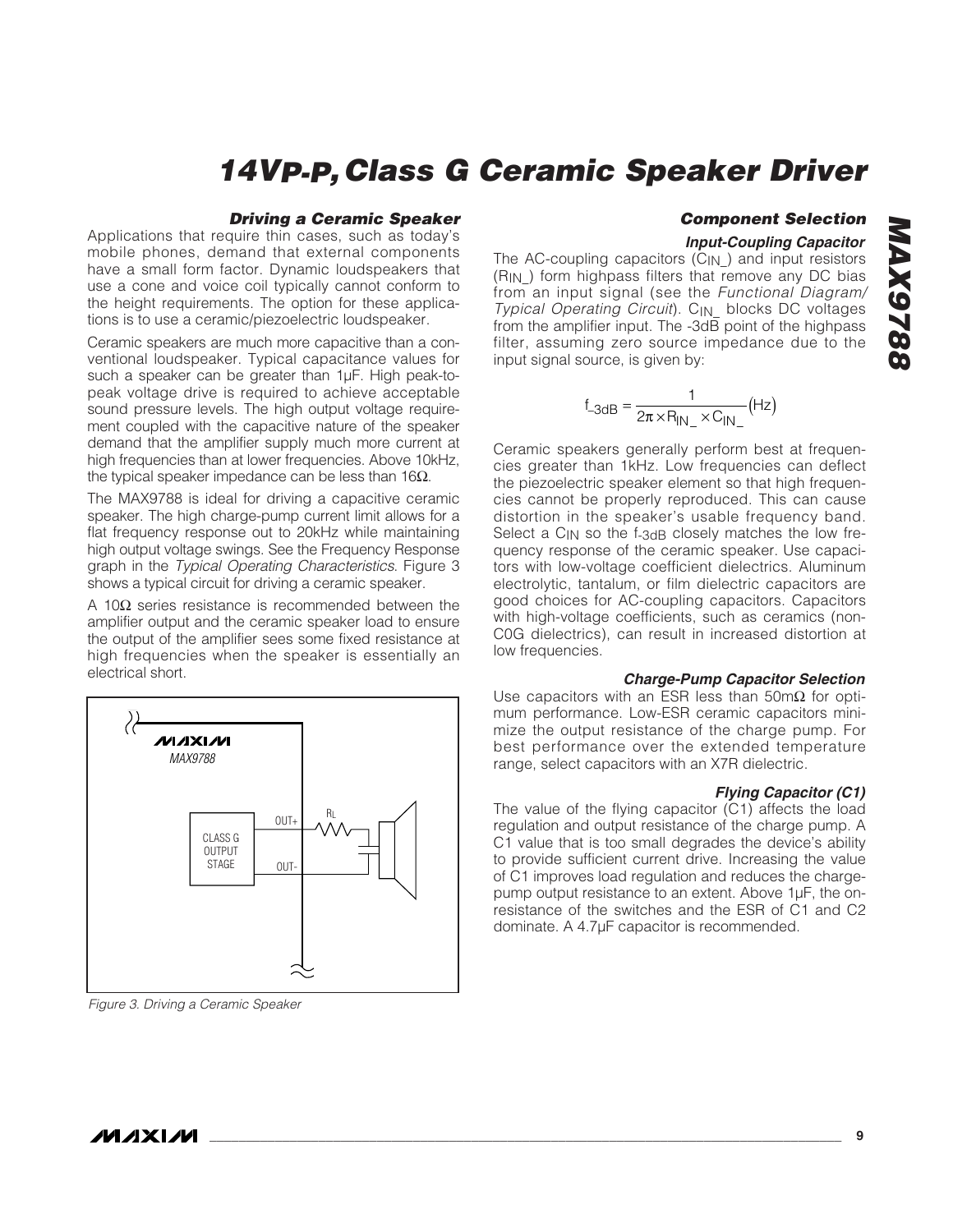# **MAX9788** 8876XW

#### **Hold Capacitor (C2)**

The output capacitor value and ESR directly affect the ripple at PVss. Increasing C2 reduces output ripple. Likewise, decreasing the ESR of C2 reduces both ripple and output resistance. A 10µF capacitor is recommended.

#### **Charge-Pump Frequency Set Resistor (RFS)** The charge pump operates in two modes. When the

charge pump is loaded below 100mA, it operates in a slow mode where the oscillation frequency is reduced to 1/4 of its normal operating frequency. Once loaded, the charge-pump oscillation frequency returns to normal operation. In applications where the design may be sensitive to the operating charge-pump oscillation frequency, the value of the external resistor RFS can be changed to adjust the charge-pump oscillation frequency shown in Figure 4. A 100kΩ resistor is recommended.

#### **Ceramic Speaker Impedance Characteristics**

A 1µF capacitor is a good model for the ceramic speaker as it best approximates the impedance of a ceramic speaker over the audio band. When selecting a capacitor to simulate a ceramic speaker, the voltage rating or the capacitor must be equal to or higher than the expected output voltage swing. See Figure 5.

#### **Series Load Resistor**

The capacitive nature of the ceramic speaker results in very low impedances at high frequencies. To prevent the ceramic speaker from shorting the MAX9788 output at high frequencies, a series load resistor must be used. The output load resistor and the ceramic speaker create a lowpass filter. To set the rolloff frequency of the output filter, the approximate capacitance of the speaker must be known. This information can be obtained from bench testing or from the ceramic speaker manufacturer. A series load resistor greater than 10Ω is recommended. Set the lowpass filter cutoff frequency with the following equation:

$$
f_{LP} = \frac{1}{2\pi \times R_L \times C_{SPEAKER}}(Hz)
$$

### **WLP Applications Information**

For the latest application details on WLP construction, dimensions, tape carrier information, PCB techniques, bump-pad layout, and recommended reflow temperature profile, as well as the latest information on reliability testing results, go to the Maxim website at www.maximic.com/ucsp for the application note, UCSP—A Wafer-Level Chip-Scale Package.





Figure 4. Charge-Pump Oscillation Frequency vs. RFS Figure 5. Ceramic Speaker and Capacitor Impedance

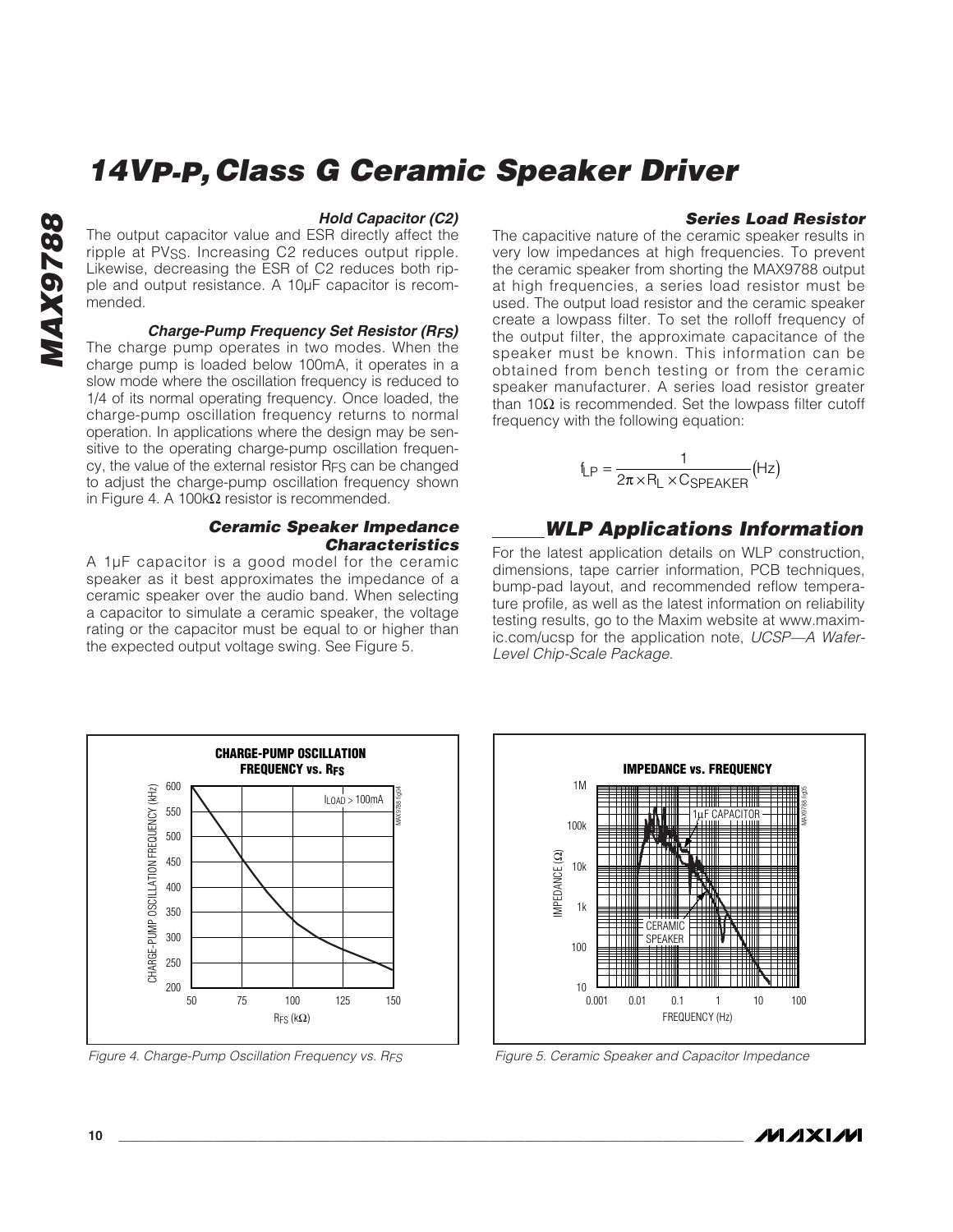

**Typical Application Circuit/Functional Diagram**

**MAX9788**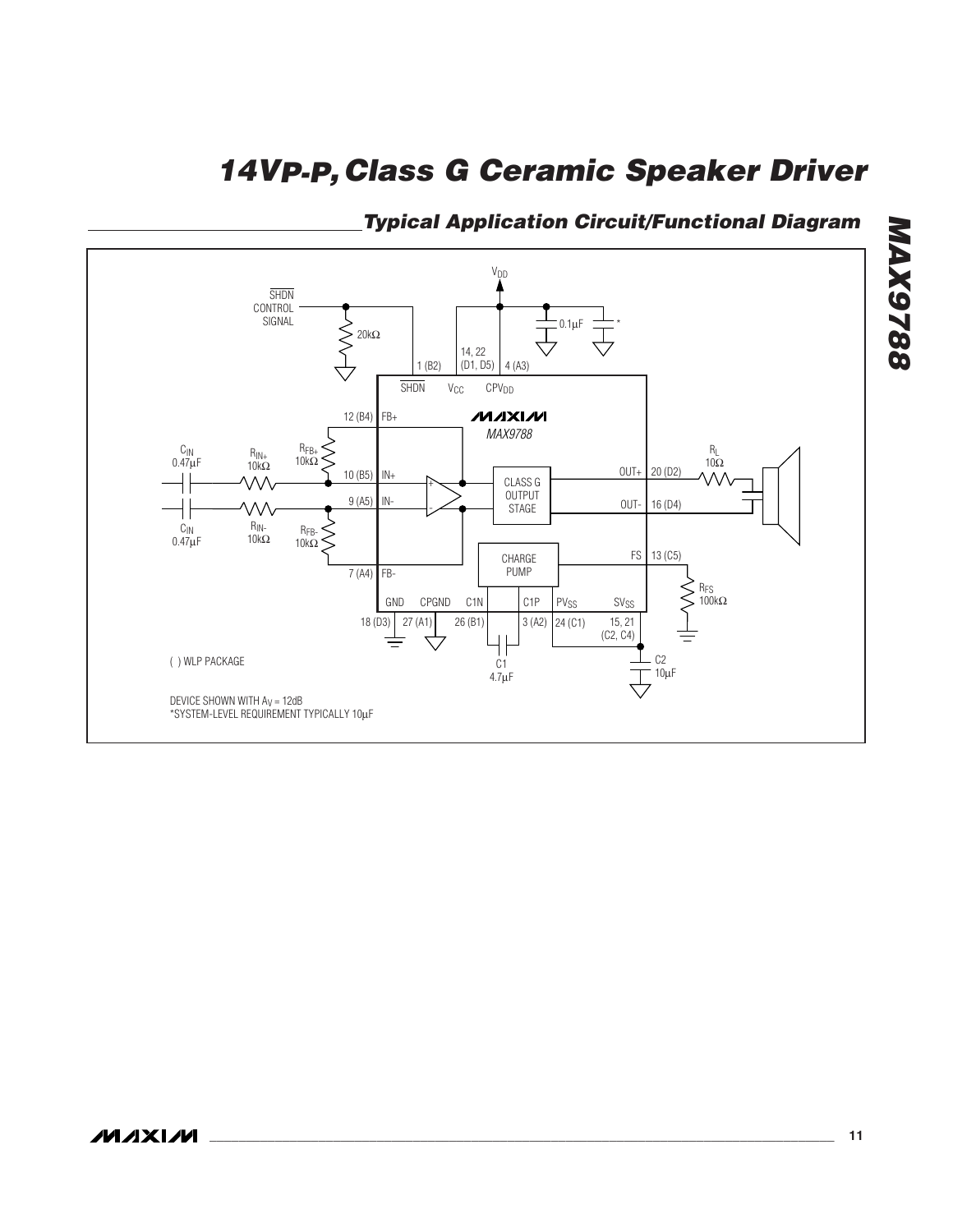

### **Package Information**

For the latest package outline information and land patterns, go to **www.maxim-ic.com/packages**.

|         | <b>PACKAGE TYPE   PACKAGE CODE</b> | DOCUMENT NO. |
|---------|------------------------------------|--------------|
| 20 WI P | W202A2+1                           | 21-0059      |
| 28 TOFN | T2844-1                            | 21-0139      |

**Chip Information**

PROCESS: BiCMOS